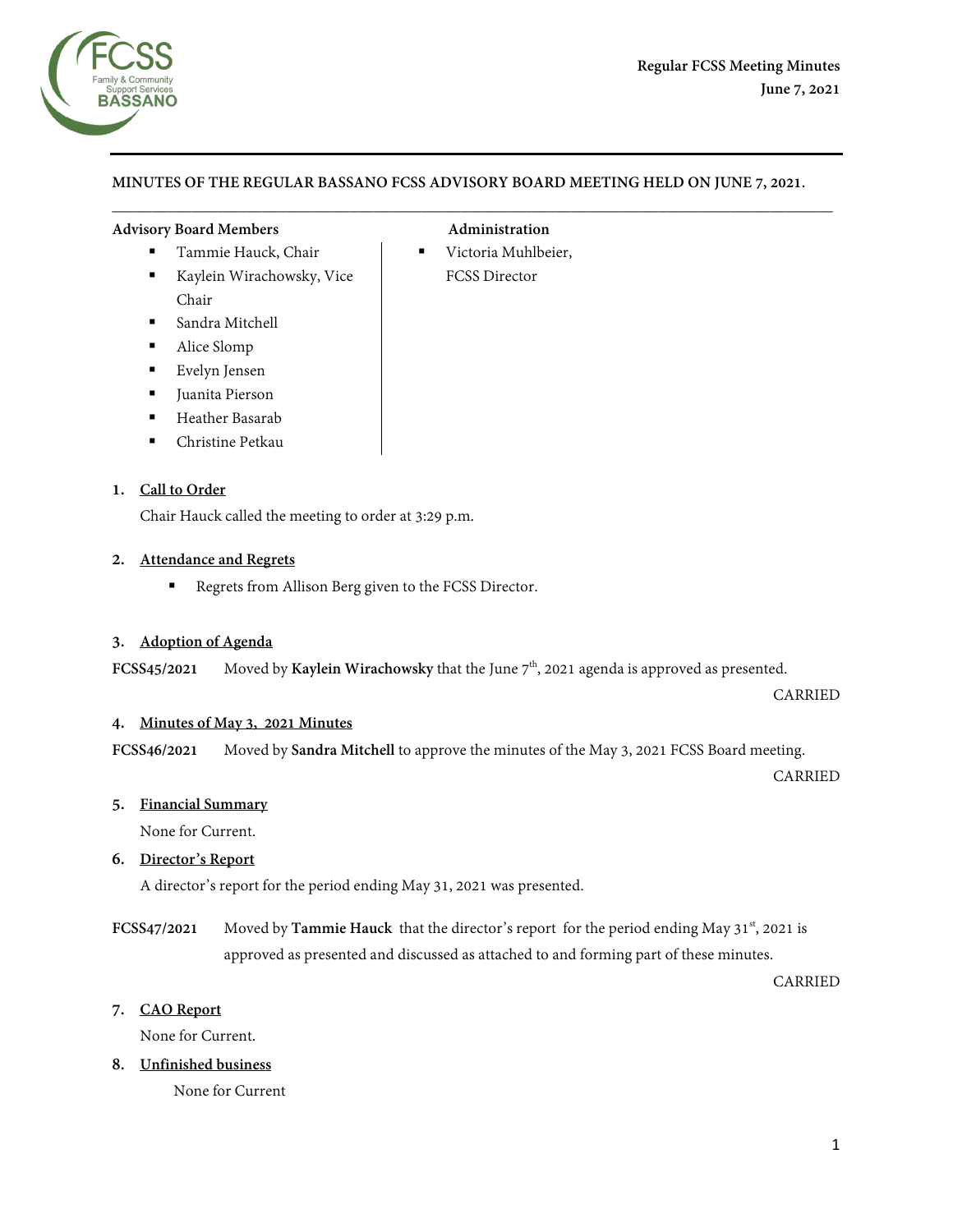

# **9. NEW BUSINESS**

# **9.1 Request for Decision – Seniors Summer Programming**

A request for decision outlining options for delivering seniors programming via kits or in person during the summer was presented.

# **FCSS47/2021** Moved by **Juanita Peirson** that the FCSS Board Proceeds with planning volunteer required in person events for seniors through the summer months, including an Ice Cream Social August 14 and an Armchair Travel event August 21.

# CARRIED

# **9.2 Request for Decision – Youth and Family Summer Programs**

A request for decision outlining options for delivering youth and family programming via kits or in person during the summer was presented.

**FCSS48/2021** Moved by **Juanita Peirson** that the FCSS Board of Directors will proceed with planning a spit of 12 craft kit based programs and 2 in person volunteer required events over the summer months, the events will include the Bike Rodeo on July  $27<sup>th</sup>$  and an Ice Cream Social August 14.

# CARRIED

#### **9.3 Request for Decision – Women's Wellness**

A request for decision outlining options for the delivery of a Women's Wellness Conference in March 2022.

**FCSS49/2021** Moved by **Alice Slomp** that the FCSS Board of Directors will appoint a Women's Wellness Committee to meet once during the month of June 2021 to begin planning a Women's Wellness event for March of 2022.

CARRIED

#### **9.4 Request for Decision – Request for Funds – Life Talk Counselling**

A funding request from LifeTalk Counselling was presented.

**FCSS50/2021** Moved by **Sandra Mitchell** that the FCSS Board of Directors sends a letter to LifeTalk Counselling thanking them for their application but stating the inability to provide funding at this time.

CARRIED

#### **9.5 Active August – Parade of Garage Sales**

A request for decision outlining options for delivering Active August programming, including the Parade of Garage Sales was presented.

**FCSS51/2021** Moved by **Tamara Hauck** that the FCSS Board of Directors will proceed with planning Active August and the Parade of Garage Sales for August 14, 2021.

CARRIED